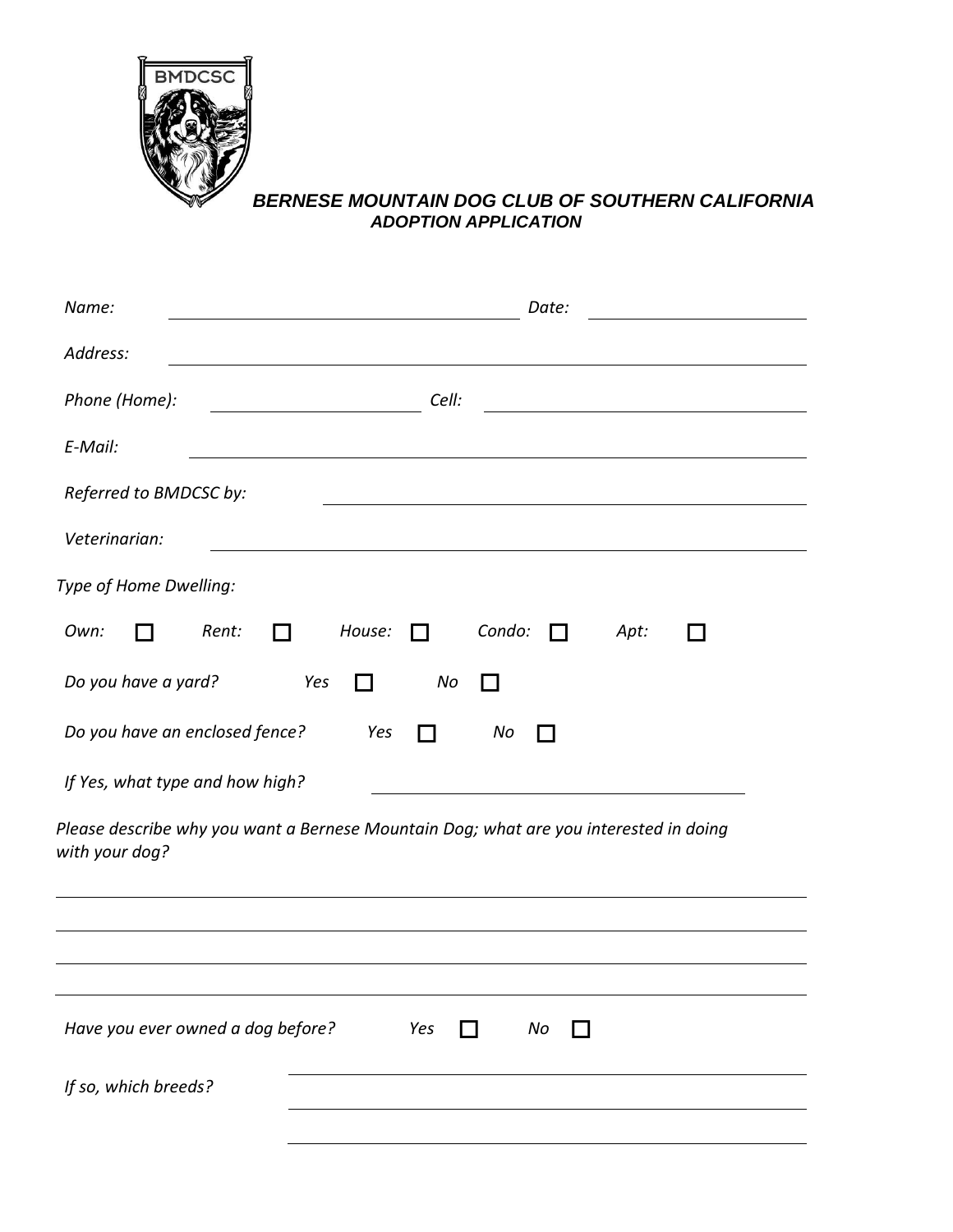| Do you currently have other<br>animals?                                                                            | Yes       |     |                       | No |  |                                                                                                                     |  |  |  |
|--------------------------------------------------------------------------------------------------------------------|-----------|-----|-----------------------|----|--|---------------------------------------------------------------------------------------------------------------------|--|--|--|
| Please list type and number:                                                                                       |           |     |                       |    |  |                                                                                                                     |  |  |  |
| Do you have children in the home?                                                                                  | Yes<br>No |     |                       |    |  |                                                                                                                     |  |  |  |
| If Yes, Please list with ages                                                                                      |           |     |                       |    |  |                                                                                                                     |  |  |  |
| Is someone home during the day?                                                                                    |           | Yes |                       | No |  |                                                                                                                     |  |  |  |
| Where will the dog be during the day?                                                                              |           |     |                       |    |  |                                                                                                                     |  |  |  |
| Where will the dog be at night?                                                                                    |           |     |                       |    |  |                                                                                                                     |  |  |  |
| Do you have a gender preference?                                                                                   |           |     | Male<br>No Preference |    |  | Female                                                                                                              |  |  |  |
| It is our practice to conduct home visits prior to approving adoption applications:                                |           |     |                       |    |  |                                                                                                                     |  |  |  |
| Are you willing to have a member of the BMDCSC Rescue<br>Yes<br>No<br>Committee visit your home prior to adoption? |           |     |                       |    |  |                                                                                                                     |  |  |  |
| Are you willing to accept follow-up phone calls and/or Yes<br>No<br>home visits after adoption?                    |           |     |                       |    |  |                                                                                                                     |  |  |  |
| Do all family members want a dog?<br>Yes<br>Νo                                                                     |           |     |                       |    |  |                                                                                                                     |  |  |  |
| Who will be responsible for the dog's care?                                                                        |           |     |                       |    |  | <u> 1980 - Johann Barn, mars eta bainar eta baina eta baina eta baina eta baina eta baina eta baina eta baina e</u> |  |  |  |
| What are the occupations of the adults in the<br>home?                                                             |           |     |                       |    |  |                                                                                                                     |  |  |  |
| How many hours per day will the dog be left alone?                                                                 |           |     |                       |    |  |                                                                                                                     |  |  |  |
| When alone, where will the dog be kept?                                                                            |           |     |                       |    |  |                                                                                                                     |  |  |  |
| What will you do with the dog if you are<br>called out of town or go on vacation?                                  |           |     |                       |    |  |                                                                                                                     |  |  |  |